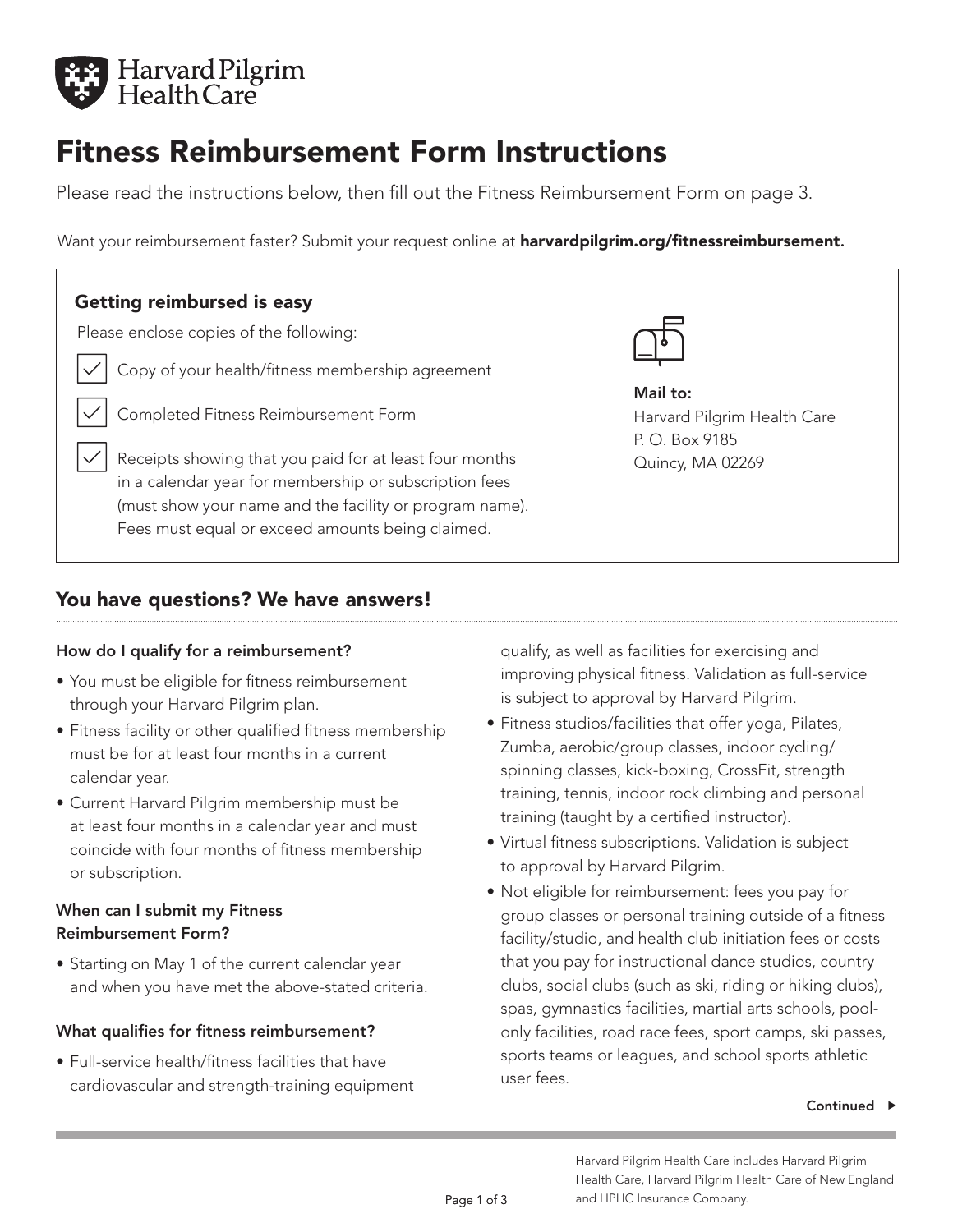

#### How much can I claim for fitness reimbursement?\*

- The standard reimbursement for most plans is up to \$150 per calendar year per individual or family in total, for fitness membership fees for the subscriber and/or their dependents.
- Some members may be eligible for a different reimbursement amount based on their health plan.
- For some small group or individual plans, a subscriber and second family member on the plan will be reimbursed up to \$150 each per calendar year. Other plans allow up to \$150 combined amount for fitness membership fees and fitness trackers.
- Check with your employer or contact Member Services for eligibility and reimbursement amount.

#### What happens after I submit the Fitness Reimbursement Form?

- Reimbursement checks will be mailed and made payable only to the Subscriber only at the Subscriber's address of record. No other address will be accepted. If you believe your current address is different from the address we have on file, please call the Member Services number on the back of your ID card before you submit the form.
- Please allow up to 8 weeks for processing.

\* Fitness reimbursement may be considered taxable income. For tax information, consult your employer or tax advisor.